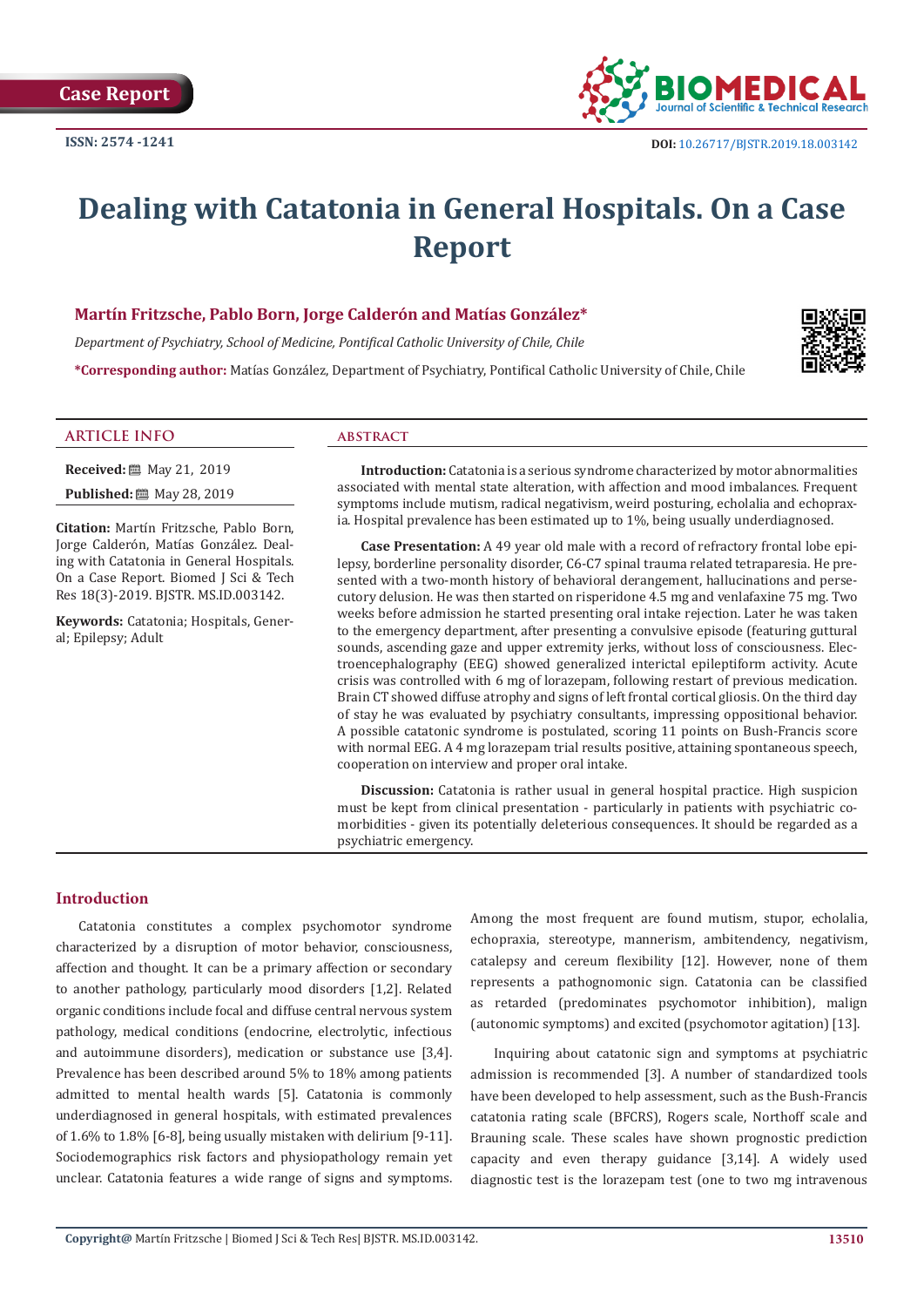administration) [3,15]. If ten minutes after administration symptoms have reverted in al least 50%, test is deemed positive [4]. Laboratory tests should be requested for etiologic study. Differential diagnosis includes - but is not limited to - delirium, non-convulsive epileptic status, stroke and neuroleptic malignant syndrome [2,16,17]. Overall, therapy should include symptomatic treatment and opportune identification of complications, which are mostly related to immobility and primary illness. In case of malignant catatonia suspicion, patient should be admitted to an intensive care unit due to possible fatal outcomes [3].

Lorazepam should be started and maintained until primary pathology has been mostly resolved. Eventual suspension must be after gradual and cautious tapering [18]. Second line treatment is electroconvulsive therapy [12,19] except for malignant catatonia, in which it must be used as first line and as early as possible [20]. Antipsychotics should avoided, given their use has been associated with neuroleptic malignant syndrome [13,20]. Despite the lack of evidence, it seems that prognosis depends on the basal primary cause. It usually evolves, though, favourably and rarely in a chronic or recurrent fashion [21,22]. This article's purpose is to illustrate through a case report the relevance of suspecting catatonia among psychiatric inpatients.

#### **Case Presentation**

A 49 year old male, single, living with his parents. He retired from labor due to disability. He had a medical history of long-term refractory frontal lobe epilepsy, borderline personality disorder, tetraparesia secondary to a medular trauma C6-C7 three years ago. His chronic use medications were carbamazepine, primidone, risperidone and venlafaxine. (Detailed in Table 1) He referred hallucinations and persecutory delusions starting one year ago, for which he was started on risperidone 1 mg tid. Ten months later behavioral impairment appeared, with increasing hallucinations and delusions. Risperidone was titrated up to 4.5 mg, with addition of venlafaxine 75 mg qd. Two weeks before admission he showed refusal to oral intake, arguing increased persecutory delusion.

**Table 1:** Previous use medications.

| <b>Medication</b> | <b>Dose</b> |
|-------------------|-------------|
| carbamazepine     | 400 mg tid  |
| primidone         | 250 mg tid  |
| venlafaxine       | 75 mg qd    |
| risperidone       | $4.5$ mg qd |

Patient was taken to an emergency service after a seizure (he manifested guttural sounds, ascending gaze and upper extremity movements without consciousness impairment). Electroencephalographic study showed generalized epileptiform interictal activity. Lorazepam 6 mg was administered for seizure management with good response. Previously used medications were restarted, with a rescue 2 mg lorazepam in case of new seizures. Brain CT showed diffuse atrophy and cortical left frontal gliosis. Cerebrospinal fluid study showed the following results: proteins 39.1 mg/dL, glucose 69 mg/dL, leukocytes 3/mm<sup>3</sup> , negative IgG synthesis and negative autoimmune encephalitis serology panel. On day seven after admission patient was evaluated by consultation-liaison psychiatry. He was described has having defiant behavior. A new electroencephalographic study showed no epileptiform activity.

Given the possibility of a catatonic syndrome, patient was assessed using the BFCRS scale reporting 11 points - 8 or more being suggestive of catatonia -. Lorazepam test was later performed with a 4 mg dose administration. Posteriorly, patient displayed spontaneous speech, cooperative behavior and acceptance to oral intake. This was interpreted as a positive result. Afterwards, patient evolved favourably with progressive reduction of BFCRS scale score. Once reaching acceptable behavioral and medical stability, he was discharged with proper outpatient follow-up.

### **Discussion**

Catatonia is a rather frequent syndrome among general hospital patients. A high clinical suspicion must be held - specially with patients having previous psychiatric record - considering its potential deleterious effects. It should always be regarded as a psychiatric emergency. It is substantial knowing how to identify catatonic signs and symptoms, specially non-psychiatric physicians and healthcare personnel working at general hospitals, particularly at intensive care unit and neurological care units, where it is more prevalent. Consultative psychiatrists in such hospitals have a fundamental role in teaching how to suspect and eventually diagnose catatonia. Referral should also help treatment guidance and follow-up arrangement.

#### **References**

- 1. [Jaimes albornoz W, Serra mestres J \(2013\) Prevalence and clinical](https://www.ncbi.nlm.nih.gov/pubmed/23684045) [correlations of catatonia in older adults referred to a liaison psychiatry](https://www.ncbi.nlm.nih.gov/pubmed/23684045) [service in a general hospital. Gen Hosp Psychiatry 35\(5\): 512-516.](https://www.ncbi.nlm.nih.gov/pubmed/23684045)
- 2. [Taylor MA, Fink M \(2003\) Catatonia in psychiatric classification: a home](https://www.ncbi.nlm.nih.gov/pubmed/12832234) [of its own. Am J Psychiatry 160\(7\): 1233-1241.](https://www.ncbi.nlm.nih.gov/pubmed/12832234)
- 3. [Caroff SN, Mann SC, Francis A, Friccione GL \(2004\) Catatonia: from](https://psycnet.apa.org/record/2004-13121-000) [psychopathology to neurobiology. American Psychiatric Publishing.](https://psycnet.apa.org/record/2004-13121-000)
- 4. [Fink M, Taylor MA \(2003\) Catatonia: A clinician's guide to diagnosis and](https://books.google.co.in/books/about/Catatonia.html?id=CoXInf3HdcsC) [treatment. New York, USA: Cambridge University Press.](https://books.google.co.in/books/about/Catatonia.html?id=CoXInf3HdcsC)
- 5. [Sienaert P, Dhossche DM, Vancampfort D, De Hert M, Gazdag G \(2014\)](https://www.ncbi.nlm.nih.gov/pubmed/25538636) [A clinical review of the treatment of catatonia. Front Psychiatry 5: 181.](https://www.ncbi.nlm.nih.gov/pubmed/25538636)
- 6. [Cottencin O, Warembourg F, De Chouly de Lenclave MB \(2007\)](https://www.researchgate.net/publication/6297781_Catatonia_and_consultation-liaison_psychiatry_study_of_12_cases) [Catatonia and consultation-liaison psychiatry study of 12 cases. Prog](https://www.researchgate.net/publication/6297781_Catatonia_and_consultation-liaison_psychiatry_study_of_12_cases) [Neuropsychopharmacol Biol Psychiatry 31\(6\): 1170-1176.](https://www.researchgate.net/publication/6297781_Catatonia_and_consultation-liaison_psychiatry_study_of_12_cases)
- 7. [Carroll BT, Spetie L \(1994\) Catatonia on the consultation-liaison service:](https://www.ncbi.nlm.nih.gov/pubmed/7737788) [a replication study. Int J Psychiatry Med 24\(4\): 329-337.](https://www.ncbi.nlm.nih.gov/pubmed/7737788)
- 8. [Llesuy JR, Medina M, Jacobson KC, Cooper JJ \(2018\) Catatonia Under-](https://www.ncbi.nlm.nih.gov/pubmed/29325478)[Diagnosis in the General Hospital. J Neuropsychiatry Clin Neurosci](https://www.ncbi.nlm.nih.gov/pubmed/29325478) [30\(2\): 145-151.](https://www.ncbi.nlm.nih.gov/pubmed/29325478)
- 9. [Espinola Nadurille M, Ramirez Bermudez J, Fricchione GL, Ojeda](https://www.ncbi.nlm.nih.gov/pubmed/26670787) [Lopez MC, Perez González AF, et al. \(2016\) Catatonia in neurologic and](https://www.ncbi.nlm.nih.gov/pubmed/26670787) [psychiatric patients at a tertiary neurological center. J Neuropsychiatry](https://www.ncbi.nlm.nih.gov/pubmed/26670787) [Clin Neurosci 28\(2\): 124-130.](https://www.ncbi.nlm.nih.gov/pubmed/26670787)